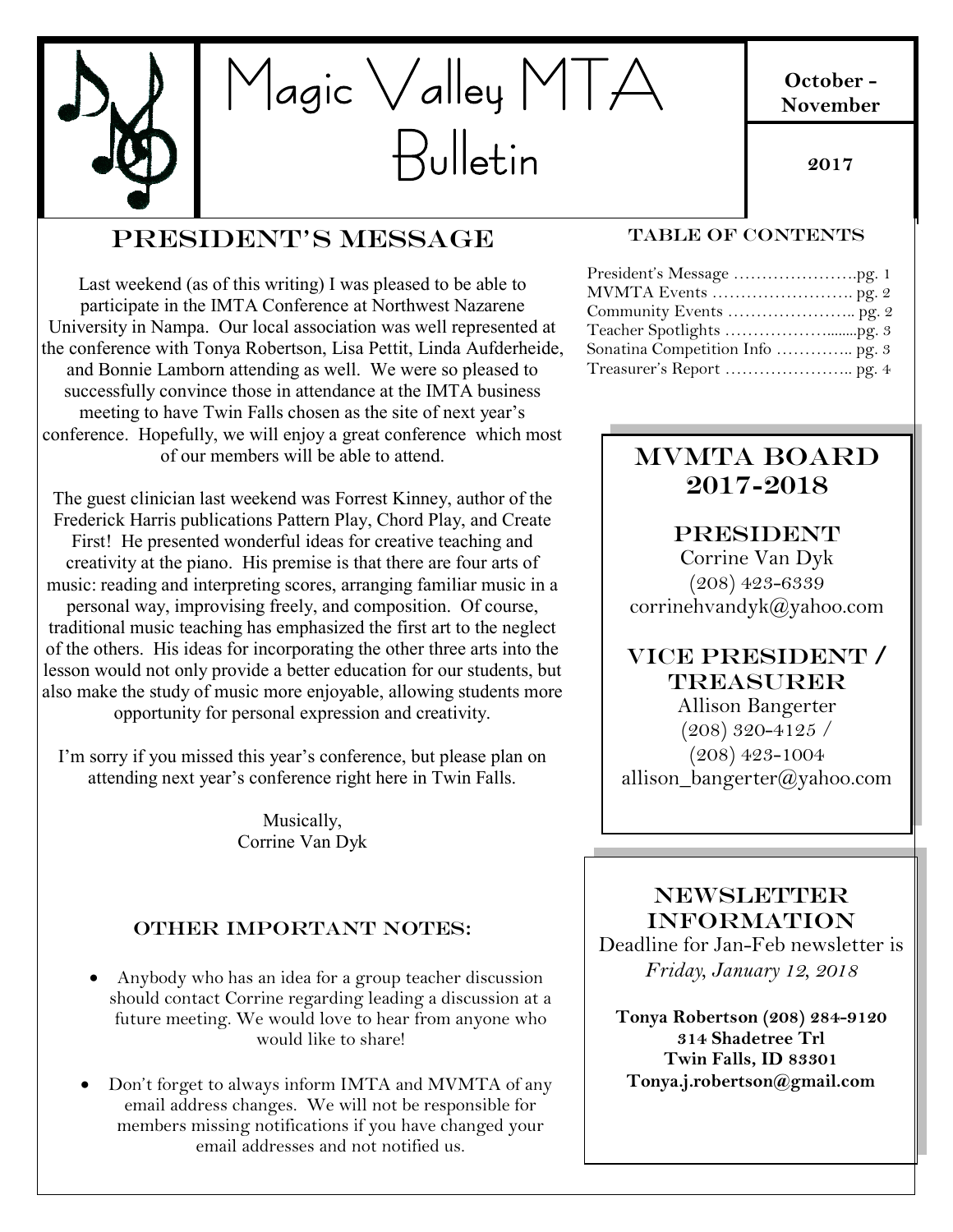*MVMTA Bulletin page 2*

## MVMTA/IMTA EVENTS COMMUNITY EVENTS

## **October 13, 2017 Sonatina Competition Registration/Fee**

**Deadline Where:** MVMTA Website **Contact:** Corrine Van Dyk

#### **November 3, 2017 Mark Neiwirth Teacher Workshop**

**Where:** CSI Fine Arts Building **What:** "Rubotic vs. Robotic: Teaching Musicianship in the Computer Age" **When:** 10:00-11:30 am **Contact:** Corrine Van Dyk

## **November 11, 2017 Sonatina/Sonata Competition**

**Where:** CSI Fine Arts Building **Contact:** Corrine Van Dyk

#### **December 16, 2017 Piano Christmas Caroling**

**Where:** Magic Valley Mall **What:** Student Christmas performances **Contact:** Corrine Van Dyk or Barbara Mix

#### **October 8, 2017 Magic Valley Symphony Where:** CSI Auditorium

**Time:** 4:00 pm **What:** The Four Seasons with guest performer (and Twin Falls native) Jennifer Call Dunn, violin. Also featuring the world premier of "Waltz Fantastic" by Dr. George Halsell. \$10 adults, \$8 seniors, \$6 students

#### **October 27, 2017 Brava Piano Duo--CSI Stagedoor Series**

**Where:** CSI Auditorium **Time:** 7:30 pm **Contact:** Sue Miller

**What:** Join the Brava Piano Duo - Sue Miller and Allison Bangerter - in a concert of music written for two pianists by composers who are still living. Upon entering the stage door, audience members will enjoy a display of new art by local artists. While Bach and Beethoven will always have a place in musicians' hearts, this program presents the work of some of the most exciting new and upcoming composers of the 20th and 21st centuries. Highlights include the rhythmically provocative set of Latin dances called "Recuerdos" by William Bolcom and Ned Rorem's "Six Variations for Two Pianos" which explores contemplative and rhythmically exciting variations. Commissioned specially for the Brava Piano Duo, this concert includes the world premiere of "Alternance" by composer David Batchelor. Be prepared for an intimate evening of new music and new art.

\$10 adult admission, \$5 Students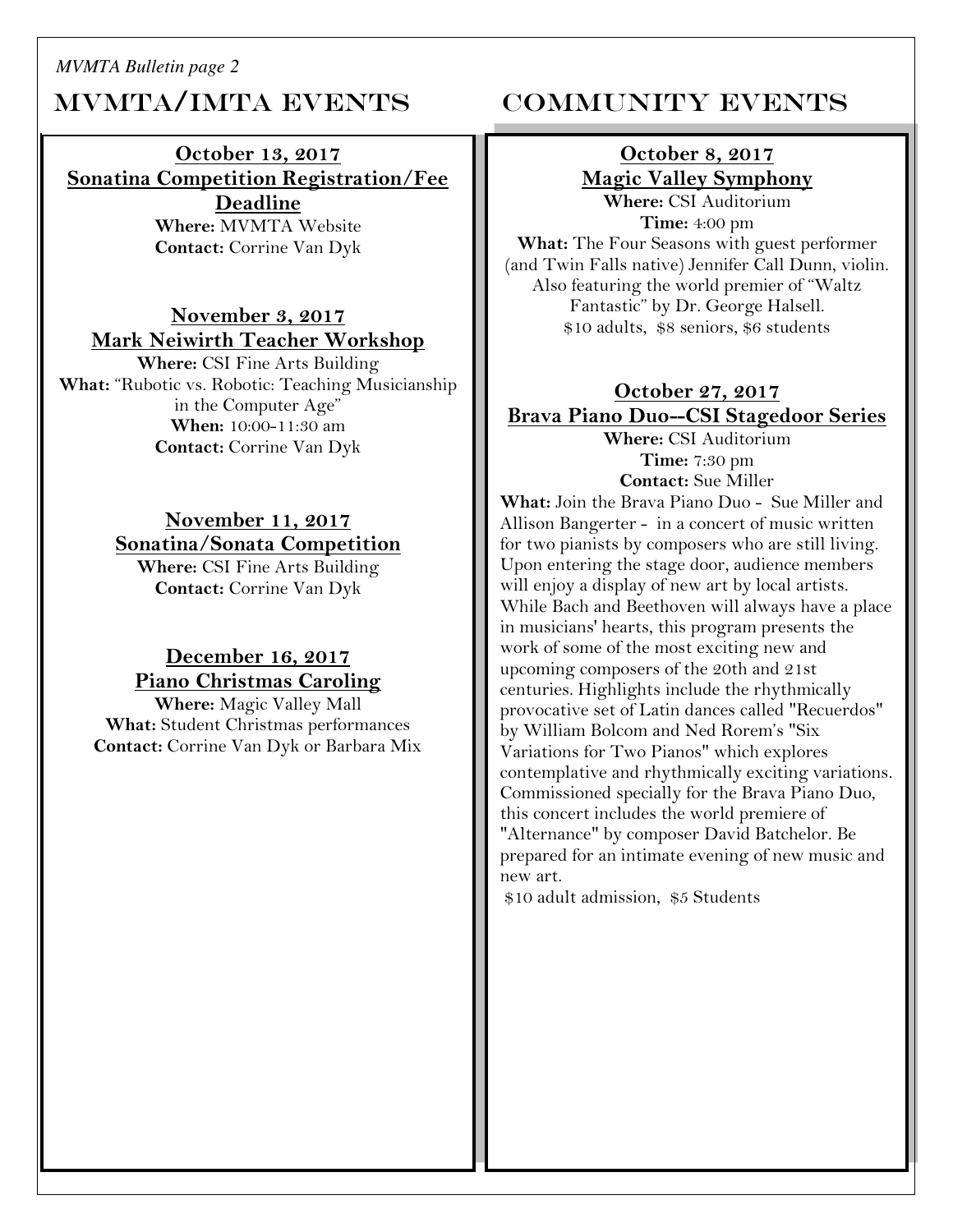*MVMTA Bulletin page 3*

## TEACHER SPOTLIGHT

#### LEIGH HEWARD

Leigh was born and raised in Rupert, Idaho and was the 8th child of 9 kids. She was raised in a musical family. Her mom played the piano and her dad played the guitar and sang. Leigh started taking piano lessons when she was six and started studying voice in High School.

Leigh has an Associate's Degree in Music Education with Piano and Voice being her main instruments. She has taught private voice and piano lessons in her home for the last 16 years and has taught for the Sun Valley Summer Symphony School of music for the last 10 years. She has also been trained in Music Mind Games by Michiko Yurko.

Over the years Leigh has had the opportunity to travel and perform in different venues in different cities including San Francisco and Anaheim California, Miami Florida, Portland Oregon, Spokane Washington, and Carnegie Hall in New York City. In 2014, Leigh participated in the National Association Teachers of Singing Artist Award (NATSAA) competition and placed 1st in the Idaho District and 2nd in Regionals consisting of the Intermountain Region including Canada. For the last four years she has been a part of the Honors Performance Series at Carnegie Hall where she has been given the opportunity to chaperone high school students from around the world to sing on Carnegie Hall stage. This has been an incredible opportunity to work with different conductors from around the world as well as rub shoulders with music teachers from all over the country. She's hoping to go to Australia with the Honors Performance Series in the future as they are branching out there this year. At this time Leigh performs in various capacities in church settings and community events.

During all this Leigh has been busy raising her 6 children and putting her husband through college the last five years. She is happy to say that her husband is finally done with college and working, her oldest child is graduated from high school and in his second year of college, and her youngest child is now in school full time! She is looking forward to this new phase in life!

### SONATINA/SONATA COMPETITION 2017 INFORMATION

## **Date: November 11, 2017**

- Registration is online.
- $\bullet$  No registration is complete without full payment and payment must be made by Oct. 13.
- Payment can be made online with a credit or debit card.
- Fees Levels 1-5 (\$15), levels 6-12 (\$18), Duet (\$21 to be shared by the two participants)
- $\bullet$  Each teacher is required to work 30 minutes for each registered student on the day of the competition. If a teacher cannot do so, he/she may have another adult do the work on their behalf. The adult may be a student's parent, a friend, a spouse, or someone the teacher hires to take her place.
- Registration closes Oct. 13.
- Solo works must be memorized, but the duets do not have to be memorized.
- Special thanks to our committee chairs for making the competition possible!

Pernicia Heinemann - Facility Barbara Mix - Scheduling Lisa Petit - Paperwork (digital or otherwise) Jo Gerrish – Judges Tonya Robertson- Recital Bonnie Lamborn - Awards Corrine Van Dyk - Coordinator Allison Bangerter - Teacher Communication